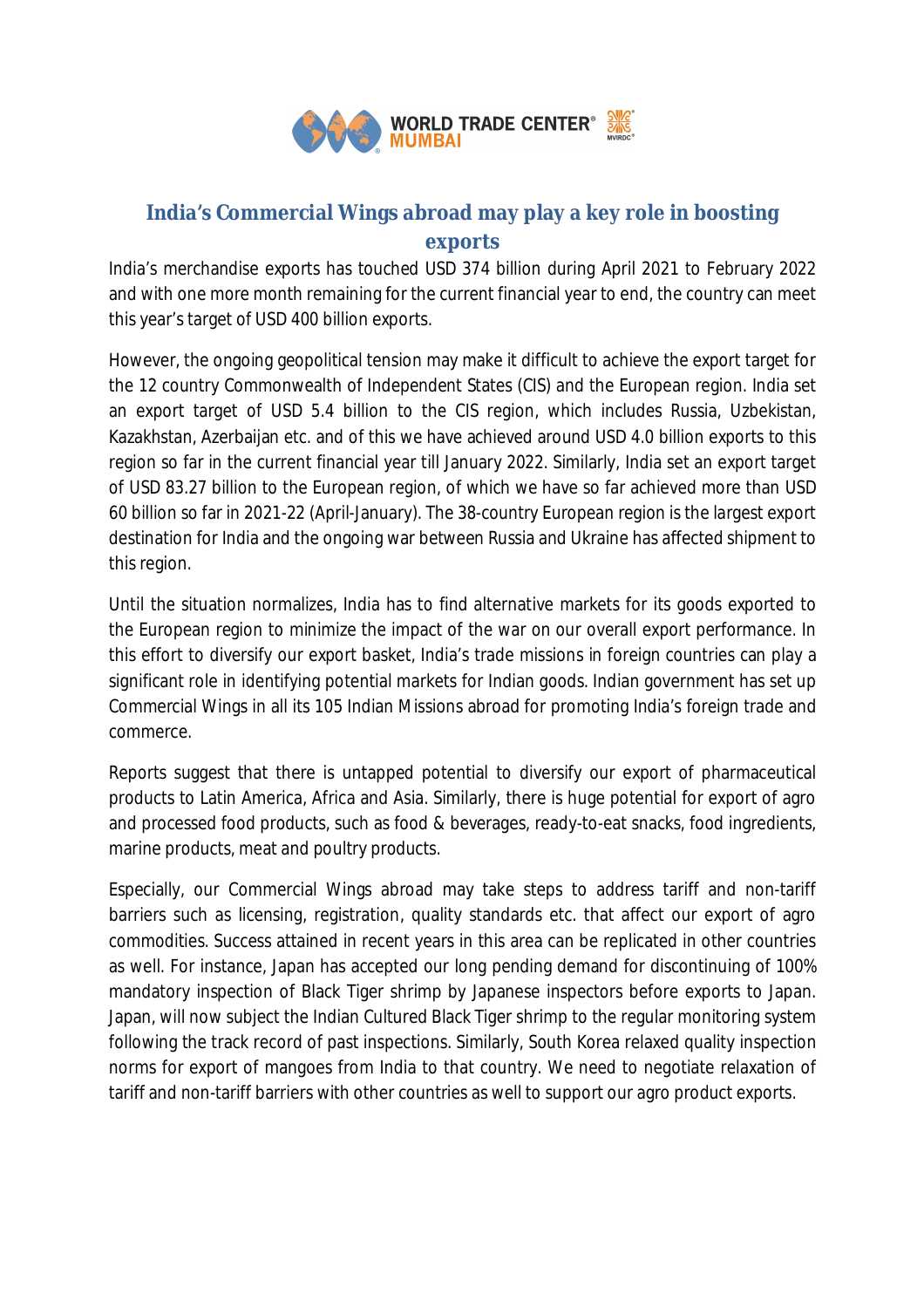

For instance, groundnut is a dominant product, accounting for almost 60% of our export basket of oilseeds. China is the largest importer of groundnut seed in the world. But Indian exporters are unable to compete with exporters from Africa, Pakistan and Bangladesh who enjoy 8% import duty advantage over India in China. India's Commercial Wing in China may take up this issue with the authorities in China to address this duty disadvantage.

The ongoing efforts to sign free trade agreement with Canada, Australia and Israel, besides the recently signed trade pact with UAE may also help find alternative markets for our exports.

Apart from these efforts, India can also explore emerging avenues of international trade to make its export sector resilient. Reports suggest that India has strong potential to become an outsourcing destination for Contract Research and Manufacturing Services (CRAMS), clinical research, biotechnology, bio-informatics, etc. Also, the 14 production linked incentive schemes rolled out by the government may boost our export of mobile phones, computer peripherals, processed food, manmade textile, auto-components etc.

# **Notifications**

### **PIB**

Government reopens application window for PLI Scheme for White Goods

https://pib.gov.in/PressReleseDetail.aspx?PRID=1803659

India's farm exports touch USD 19,709 million in Apr–Jan 2021-22

https://pib.gov.in/PressReleseDetail.aspx?PRID=1803561

India to advance CEPA with Bangladesh

https://pib.gov.in/PressReleseDetail.aspx?PRID=1803662

Minister aims 20% share of exports in GDP

https://pib.gov.in/PressReleseDetail.aspx?PRID=1803749

India and Canada to re-launch talks on CEPA

https://pib.gov.in/PressReleseDetail.aspx?PRID=1805113

Minister launches MSME Innovative Scheme

https://pib.gov.in/PressReleseDetail.aspx?PRID=1804723